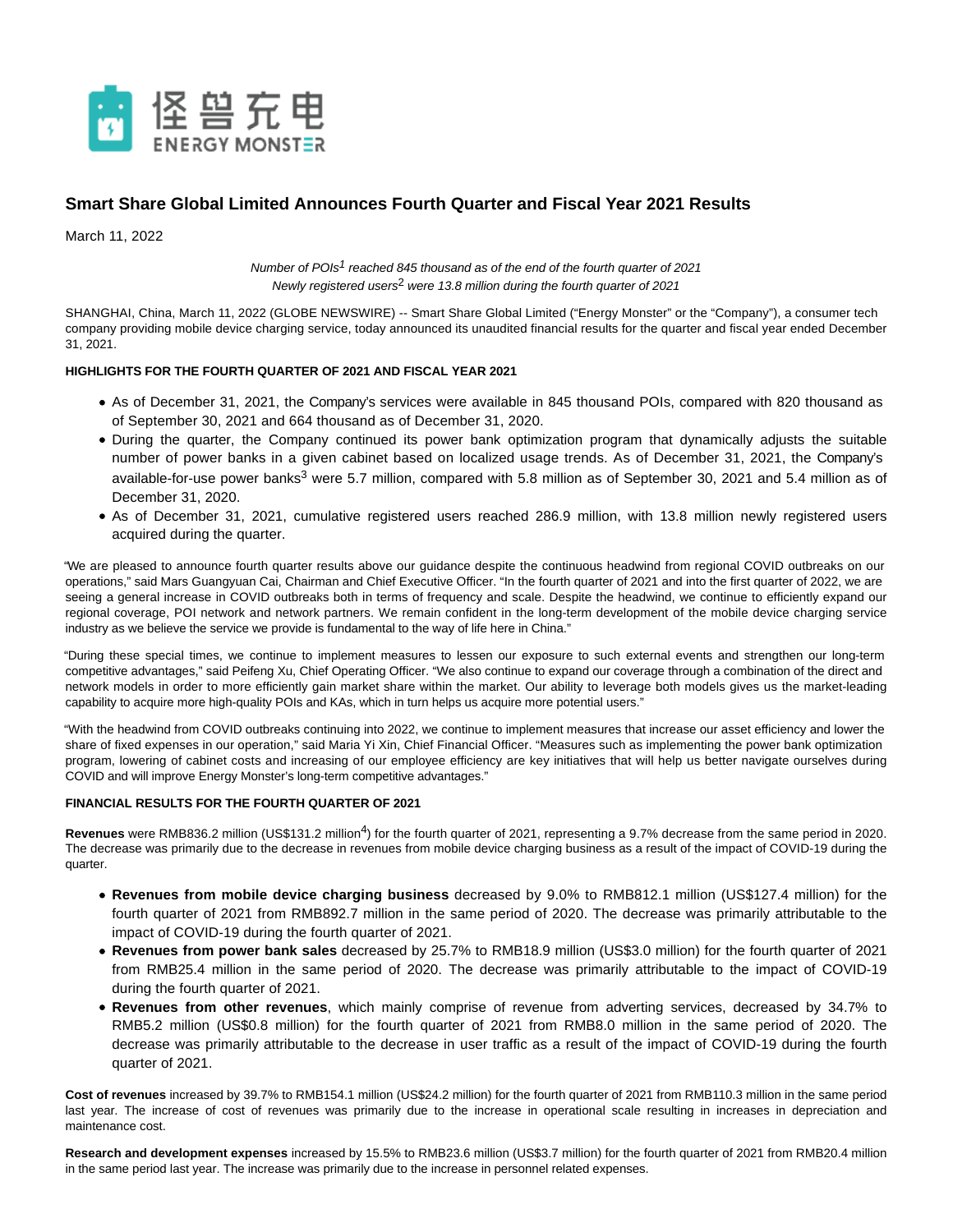**Sales and marketing expenses** increased by 4.2% to RMB704.3 million (US\$110.5 million) for the fourth quarter of 2021 from RMB676.1 million in the same period last year. The increase was primarily due to the increase in personnel related expenses and incentive fees to network partners.

**General and administrative expenses** increased by 30.3% to RMB31.5 million (US\$4.9 million) for the fourth quarter of 2021 from RMB24.2 million in the same period last year. The increase was primarily due to the increase in professional service expenses and personnel related expenses.

**Loss from operations** for the fourth quarter of 2021 was RMB69.4 million (US\$10.9 million), compared to an income from operations of RMB101.8 million in the same period last year. The loss from operations was primarily attributable to the impact of regional COVID-19 outbreaks in China.

**Net loss** for the fourth quarter of 2021 was RMB68.5 million (US\$10.7 million), compared to a net income of RMB74.3 million in the same period last year.

**Adjusted net loss5** for the fourth quarter of 2021 was RMB61.3 million (US\$9.6 million), compared to an adjusted net income of RMB84.7 million in the same period last year.

**Net loss attributable to ordinary shareholders** for the fourth quarter of 2021 was RMB68.5 million (US\$10.7 million), compared to a net loss attributable to ordinary shareholders of RMB1.2 billion in the same period last year.

As of December 31, 2021, the Company had **cash and cash equivalents, restricted cash and short-term investments** of RMB2.8 billion (US\$432.4 million).

### **FINANCIAL RESULTS FOR FISCAL YEAR 2021**

**Revenues** were RMB3.6 billion (US\$562.6 million) in 2021, representing a 27.6% year-over-year increase. The increase was primarily due to the increase in revenues from mobile device charging business.

- **Revenues from mobile device charging business** increased by 27.4% to RMB3.5 billion (US\$542.3 million) in 2021, compared to RMB2.7 billion in 2020. The increase was primarily due to the recovery from COVID-19 during the first half of 2021 and the increases in the number of POIs and available-for-use power banks.
- **Revenues from power bank sales** increased by 32.6% to RMB102.9 million (US\$16.1 million) in 2021, compared to RMB77.6 million in 2020. The increase was primarily due to the recovery from COVID-19 during the first half of 2021, increases in the number of POIs, available-for-use power banks and customers that purchased the power banks.
- **Revenues from other revenues**, which mainly comprise of revenue from adverting services, increased by 32.2% to RMB26.7 million (US\$4.2 million) in 2021, compared to RMB20.2 million in 2020. The increase was primarily due to the recovery from COVID-19 during the first half of 2021 and the increases in users and advertisement efficiency.

**Cost of revenues** was RMB557.2 million (US\$87.4 million) in 2021, representing a 29.3% year-over-year increase. The increase of cost of revenues was primarily due to the increase in operational scale resulting in increases in depreciation and maintenance cost.

**Research and development expenses** were RMB93.9 million (US\$14.7 million) in 2021, representing a 32.3% year-over-year increase. The increase was primarily due to the increase in personnel related expenses.

**Sales and marketing expenses** were RMB3.0 billion (US\$463.1 million) in 2021, representing a 39.1% year-over-year increase. The increase was primarily due to the increase in incentive fees paid to location partners and network partners from the increase in mobile device charging business revenues and the increase in personnel related expenses.

**General and administrative expenses** were RMB119.0 million (US\$18.7 million) in 2021, representing a 49.5% year-over-year increase. The increase was primarily due to the increase in personnel related expenses and professional service expenses.

**Loss from operations** was RMB109.0 million (US\$17.1 million), compared to an income from operations of RMB131.8 million in 2020. The loss from operations was primarily attributable to the impact of regional COVID-19 outbreaks in China in the second half of 2021.

**Net loss** was RMB124.6 million (US\$19.6 million), compared to a net income of RMB75.4 million in 2020.

**Adjusted net loss** was RMB93.9 million (US\$14.7 million), compared to an adjusted net income of RMB112.6 million in 2020.

**Net loss attributable to ordinary shareholders** was RMB5.0 billion (US\$778.1 million), compared to a net loss attributable to ordinary shareholders of RMB3.1 billion in 2020.

#### **BUSINESS OUTLOOK**

For the first quarter of 2022 ending March 31, 2022, the Company expects to generate RMB750 million to RMB780 million of revenues. This forecast considers the potential impact of the ongoing COVID-19 outbreaks and reflects the Company's current and preliminary views on the market and operational conditions, which are subject to change, particularly as to the potential impact of COVID-19 on the economy in China.

#### **CONFERENCE CALL INFORMATION**

The company will hold a conference call at 8:00 A.M. Eastern Time on Friday, March 11, 2022 (9:00 P.M. Beijing Time on Friday, March 11, 2022) to discuss the financial results. Listeners may access the call by dialing the following numbers:

| International:   | +65-6780-1201    |
|------------------|------------------|
| United States:   | +1-332-208-9458  |
| Mainland China:  | +86-400-820-6895 |
| China Hong Kong: | +852-3018-8307   |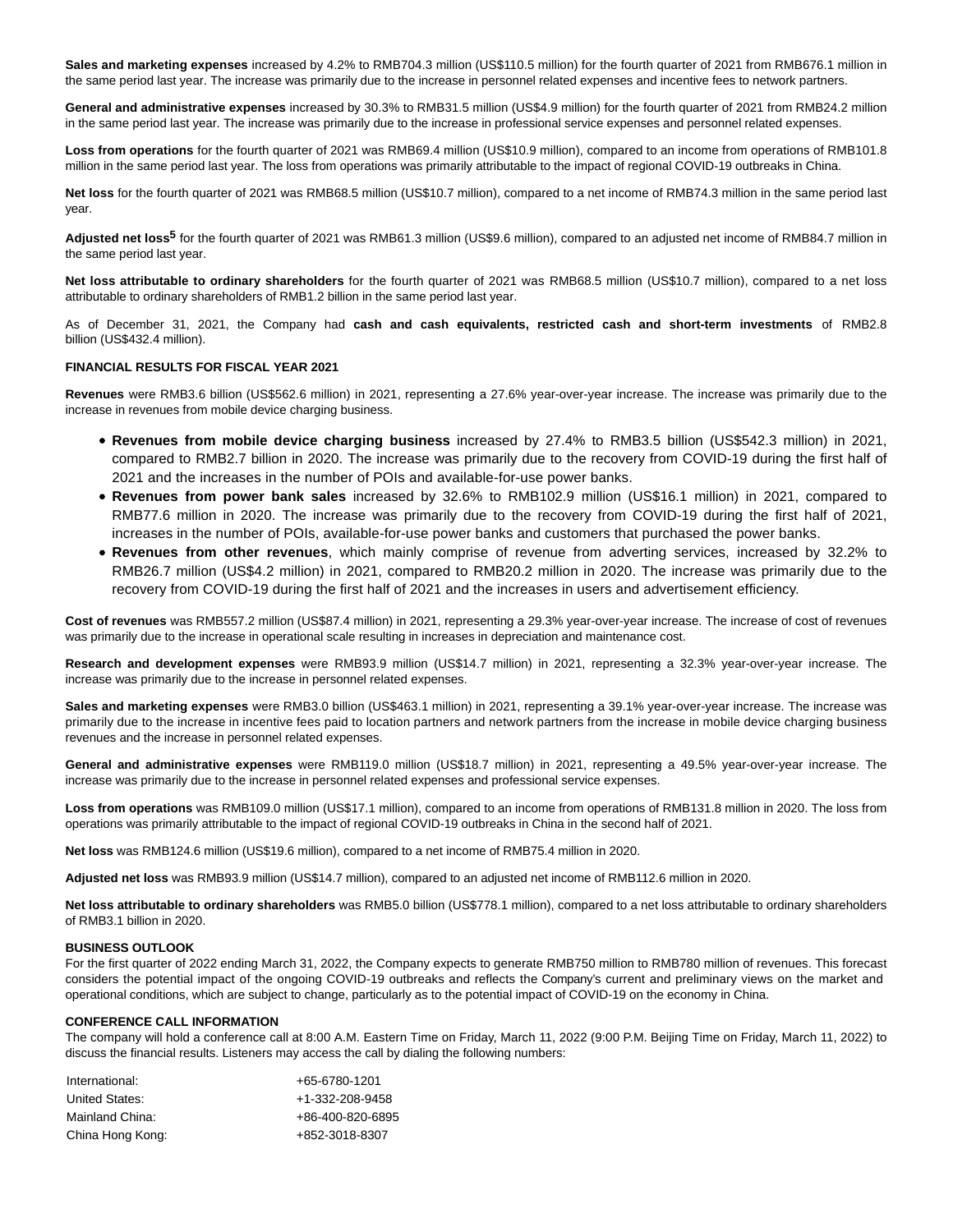Conference ID / Passcode: 7598034

Participants may also access the call via webcast: https://edge.media-server.com/mmc/p/pc982h89

A telephone replay will be available through March 18, 2022. The dial-in details are as follows:

| International:        | $+61 - 2 - 8199 - 0299$ |
|-----------------------|-------------------------|
| <b>United States:</b> | +1-855-452-5696         |
| Mainland China:       | +86-400-632-2162        |
| China Hong Kong:      | +852-3051-2780          |
| Access Code:          | 7598034                 |

A live and archived webcast of the conference call will also be available at the Company's investor relations website at https://ir.enmonster.com/

#### **ABOUT SMART SHARE GLOBAL LIMITED**

Smart Share Global Limited (Nasdaq: EM), or Energy Monster, is a consumer tech company with the mission to energize everyday life. The company is the largest provider of mobile device charging service in China with the number one market share. The company provides mobile device charging service through its power banks, which are placed in POIs such as entertainment venues, restaurants, shopping centers, hotels, transportation hubs and public spaces. Users may access the service by scanning the QR codes on Energy Monster's cabinets to release the power banks. As of December 31, 2021, the company had 5.7 million power banks in 845,000 POIs across more than 1,700 counties and county-level districts in China.

**CONTACT US** Investor Relations Hansen Shi ir@enmonster.com

#### **SAFE HARBOR STATEMENT**

This press release contains forward-looking statements. These statements are made under the "safe harbor" provisions of the U.S. Private Securities Litigation Reform Act of 1995. In some cases, forward-looking statements can be identified by words or phrases such as "may," "will," "expect," "anticipate," "target," "aim," "estimate," "intend," "plan," "believe," "potential," "continue," "is/are likely to," or other similar expressions. Among other things, the business outlook and quotations from management in this announcement, as well as the Company's strategic and operational plans, contain forward-looking statements. The Company may also make written or oral forward-looking statements in its reports filed with, or furnished to, the U.S. Securities and Exchange Commission ("SEC"), in its annual reports to shareholders, in press releases and other written materials and in oral statements made by its officers, directors or employees to third parties. Statements that are not historical facts, including statements about the Company's beliefs and expectations, are forward-looking statements. Forward-looking statements involve inherent risks and uncertainties, and a number of factors could cause actual results to differ materially from those contained in any forward-looking statement, including but not limited to the following: Energy Monster's strategies; its future business development, financial condition and results of operations; the impact of technological advancements on the pricing of and demand for its services; competition in the mobile device charging service industry; Chinese governmental policies and regulations affecting the mobile device charging service industry; changes in its revenues, costs or expenditures; the risk that COVID-19 or other health risks in China or globally could adversely affect its operations or financial results; general economic and business conditions globally and in China and assumptions underlying or related to any of the foregoing. Further information regarding these and other risks, uncertainties or factors is included in the Company's filings with the SEC. All information provided in this press release is as of the date of this press release, and the Company does not undertake any duty to update such information, except as required under applicable law.

#### **NON-GAAP FINANCIAL MEASURE**

In evaluating its business, the Company considers and uses non-GAAP adjusted net income/(loss) in reviewing and assessing its operating performance. The presentation of this non-GAAP financial measure is not intended to be considered in isolation or as a substitute for the financial information prepared and presented in accordance with U.S. GAAP. The Company presents this non-GAAP financial measure because it is used by management to evaluate operating performance and formulate business plans. The Company believes that this non-GAAP financial measure helps identify underlying trends in its business, provide further information about its results of operations, and enhance the overall understanding of its past performance and future prospects.

Non-GAAP financial measures are not defined under U.S. GAAP and are not presented in accordance with U.S. GAAP, and have limitations as analytical tools. The Company's non-GAAP financial measure does not reflect all items of expenses that affect its operations and does not represent the residual cash flow available for discretionary expenditures. Further, the Company's non-GAAP measure may differ from the non-GAAP information used by other companies, including peer companies, and therefore its comparability may be limited. The Company compensates for these limitations by reconciling its non-GAAP financial measure to the nearest U.S. GAAP performance measure, which should be considered when evaluating performance. Investors and others are encouraged to review the Company's financial information in its entirety and not rely on a single financial measure.

The Company defines non-GAAP adjusted net income/(loss) as net income/(loss) excluding share-based compensation expenses and change in fair value of warrant liabilities in connection with a warrant to purchase Series A-1 Preferred Shares at a fixed price provided to one of the Company's shareholders. For more information on the non-GAAP financial measure, please see the table captioned "Unaudited Reconciliation of GAAP and Non-GAAP Results" set forth at the end of this press release.

# **Smart Share Global Limited Unaudited Consolidated Balance Sheets (In thousands, except share and per share data, unless otherwise noted)**

| December 31, | December 31, | December 31, |
|--------------|--------------|--------------|
| 2020         | 2021         | 2021         |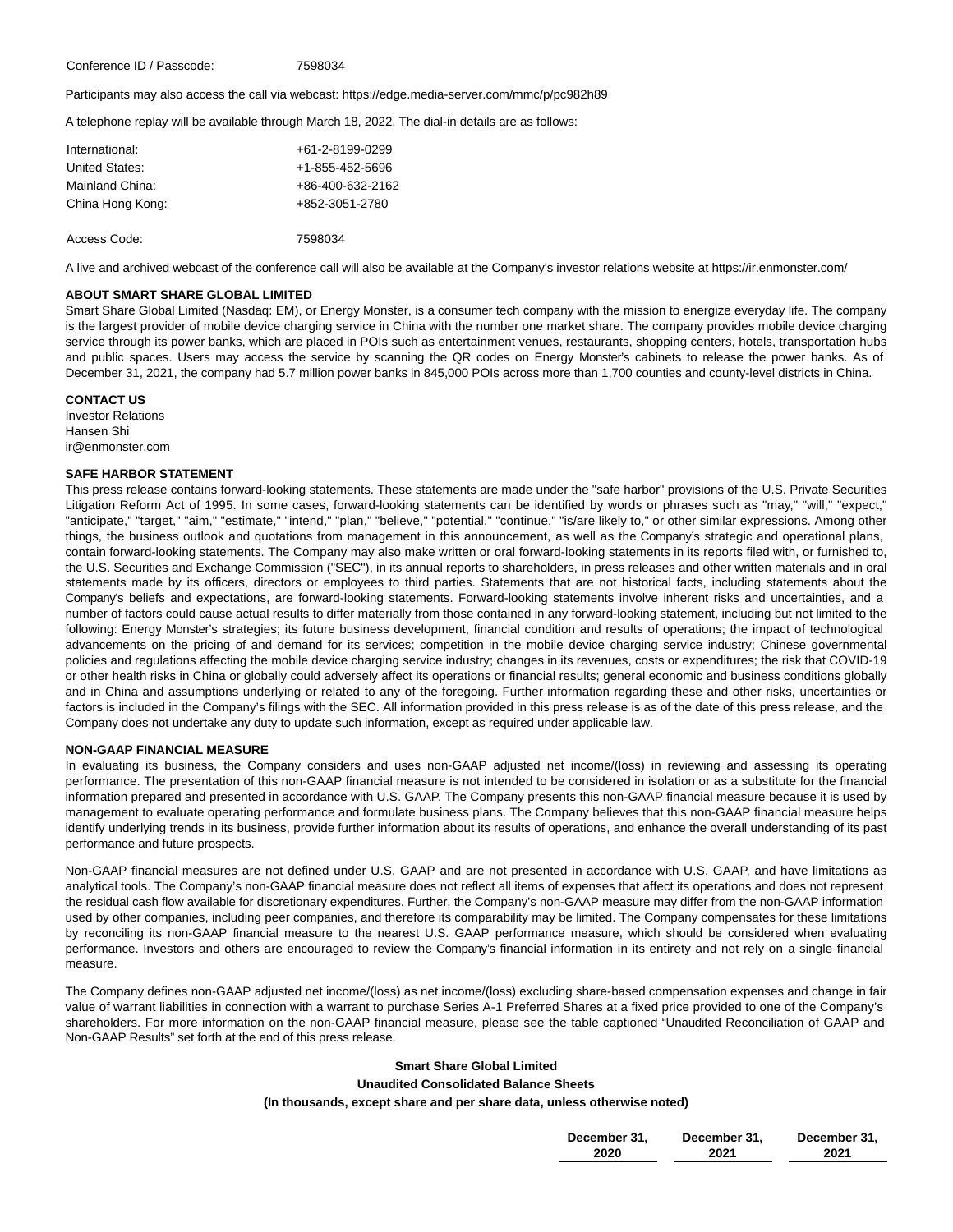|                                                                        | <b>RMB</b>  | <b>RMB</b>  | US\$        |  |
|------------------------------------------------------------------------|-------------|-------------|-------------|--|
| <b>ASSETS</b>                                                          |             |             |             |  |
| <b>Current assets:</b>                                                 |             |             |             |  |
| Cash and cash equivalents                                              | 1,252,493   | 1,296,924   | 203,516     |  |
| Restricted cash                                                        | 51,008      | 19,671      | 3,087       |  |
| Short-term investments                                                 | 170,552     | 1,418,721   | 222,628     |  |
| Accounts receivable, net                                               | 18,743      | 14,881      | 2,335       |  |
| Notes receivable                                                       |             | 5,622       | 882         |  |
| Inventory                                                              |             | 4,373       | 686         |  |
| Prepayments and other current assets                                   | 253,020     | 487,540     | 76,506      |  |
| <b>Total current assets</b>                                            | 1,745,816   | 3,247,732   | 509,640     |  |
| <b>Non-current assets:</b>                                             |             |             |             |  |
| Long-term restricted cash                                              |             | 20,000      | 3,138       |  |
| Property, equipment and software, net                                  | 963,453     | 945,226     | 148,327     |  |
| Long-term prepayments to related parties                               | 23,591      | 20,037      | 3,144       |  |
| Other non-current assets                                               | 52,775      | 164,986     | 25,890      |  |
| <b>Total non-current assets</b>                                        | 1,039,819   | 1,150,249   | 180,499     |  |
| <b>Total assets</b>                                                    | 2,785,635   | 4,397,981   | 690,139     |  |
| LIABILITIES, MEZZANINE EQUITY AND SHAREHOLDERS' (DEFICIT)/EQUITY       |             |             |             |  |
| <b>Current liabilities:</b>                                            |             |             |             |  |
| Short-term borrowings                                                  | 24,500      |             |             |  |
| Accounts and notes payable                                             | 406,760     | 551,751     | 86,582      |  |
| Amounts due to related parties-current                                 | 77,939      | 23,290      | 3,655       |  |
| Salary and welfare payable                                             | 72,436      | 120,444     | 18,900      |  |
| Taxes payable                                                          | 7,134       | 10,195      | 1,600       |  |
| Financing payable-current                                              | 46,854      | 84,175      | 13,209      |  |
| Accruals and other current liabilities                                 | 219,210     | 238,510     | 37,427      |  |
| <b>Total current liabilities</b>                                       | 854,833     | 1,028,365   | 161,373     |  |
| <b>Non-current liabilities:</b>                                        |             |             |             |  |
| Financing payable-non-current                                          | 197,297     | 85,658      | 13,442      |  |
| Amounts due to related parties-non-current                             | 1,000       | 1,000       | 157         |  |
| Other non-current liability                                            |             | 16,489      | 2,587       |  |
| Deferred tax liabilities, net                                          | 33,891      | 34,445      | 5,405       |  |
| Total non-current liabilities                                          | 232,188     | 137,592     | 21,591      |  |
| <b>Total liabilities</b>                                               | 1,087,021   | 1,165,957   | 182,964     |  |
| <b>MEZZANINE EQUITY</b>                                                |             |             |             |  |
| Mezzanine equity                                                       | 5,137,874   |             |             |  |
| <b>SHAREHOLDERS' (DEFICIT)/EQUITY</b>                                  |             |             |             |  |
| Ordinary shares                                                        | 83          | 347         | 54          |  |
| Treasury stock                                                         |             | (27, 784)   | (4,360)     |  |
| Additional paid-in capital                                             |             | 11,799,301  | 1,851,568   |  |
| Statutory reserves                                                     | 16,593      | 16,593      | 2,604       |  |
| Accumulated other comprehensive income                                 | 201,823     | 51,556      | 8,090       |  |
| Accumulated deficit                                                    | (3,657,759) | (8,607,989) | (1,350,781) |  |
| Total shareholders' (deficit)/equity                                   | (3,439,260) | 3,232,024   | 507,175     |  |
| Total liabilities, mezzanine equity and shareholders' (deficit)/equity | 2,785,635   | 4,397,981   | 690,139     |  |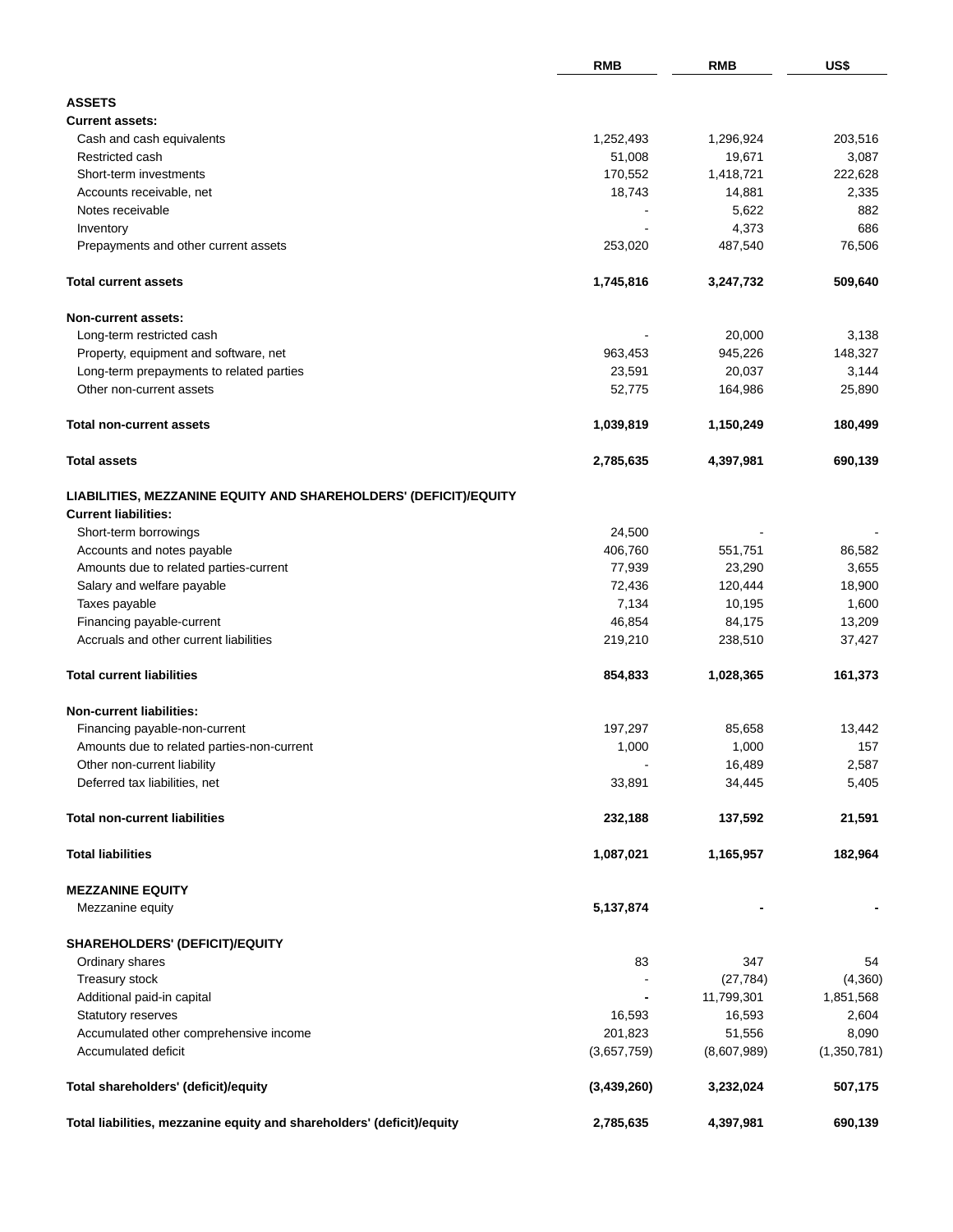# **Smart Share Global Limited**

# **Unaudited Consolidated Statements of Comprehensive Income/(Loss) (In thousands, except share and per share data, unless otherwise noted)**

|                                                                         |                   | Three months ended December 31, |                  | Twelve months ended December 31, |               |            |
|-------------------------------------------------------------------------|-------------------|---------------------------------|------------------|----------------------------------|---------------|------------|
|                                                                         | 2020              | 2021                            |                  | 2020<br>2021                     |               |            |
|                                                                         | <b>RMB</b>        | <b>RMB</b>                      | US\$             | <b>RMB</b>                       | <b>RMB</b>    | US\$       |
| <b>Revenues:</b>                                                        |                   |                                 |                  |                                  |               |            |
|                                                                         |                   | 812,072                         |                  |                                  |               | 542,290    |
| Mobile device charging business<br>Power bank sales                     | 892,702<br>25,413 | 18,873                          | 127,432<br>2,962 | 2,711,541                        | 3,455,797     | 16,141     |
|                                                                         |                   |                                 |                  | 77,598                           | 102,857       |            |
| <b>Others</b>                                                           | 8,011             | 5,232                           | 821              | 20,220                           | 26,737        | 4,196      |
| <b>Total revenues</b>                                                   | 926,126           | 836,177                         | 131,215          | 2,809,359                        | 3,585,391     | 562,627    |
| Cost of revenues                                                        | (110, 259)        | (154,070)                       | (24, 177)        | (430, 773)                       | (557, 177)    | (87, 433)  |
| Research and development expenses                                       | (20, 446)         | (23, 612)                       | (3,705)          | (70, 938)                        | (93, 882)     | (14, 732)  |
| Sales and marketing expenses                                            | (676,097)         | (704, 277)                      | (110, 516)       | (2, 121, 006)                    | (2,950,972)   | (463, 072) |
| General and administrative expenses                                     | (24, 189)         | (31, 516)                       | (4,946)          | (79,600)                         | (118, 973)    | (18,669)   |
| Other operating income                                                  | 6,617             | 7,889                           | 1,238            | 24,790                           | 26,614        | 4,176      |
| Income/(loss) from operations                                           | 101,752           | (69, 409)                       | (10, 891)        | 131,832                          | (108,999)     | (17, 103)  |
|                                                                         |                   |                                 |                  |                                  |               |            |
| Interest and investment income                                          | 4,207             | 15,378                          | 2,413            | 10,271                           | 30,560        | 4,796      |
| Interest expense to third parties                                       | (10, 773)         | (7,673)                         | (1,204)          | (39, 596)                        | (38,051)      | (5,971)    |
| Interest expense to a related party                                     | (342)             |                                 |                  | (1,032)                          |               |            |
| Foreign exchange losses, net                                            |                   | (6,778)                         | (1,064)          | (485)                            | (7, 935)      | (1, 245)   |
| Other income/(loss), net                                                | (123)             | 2                               |                  | 443                              | (190)         | (30)       |
| Change in fair value of warrant<br>liabilities                          | (2, 113)          |                                 |                  | (7, 442)                         |               |            |
| Income/(loss) before income tax                                         |                   |                                 |                  |                                  |               |            |
| expense                                                                 | 92,608            | (68, 480)                       | (10, 746)        | 93,991                           | (124, 615)    | (19, 553)  |
| Income tax expense                                                      | (18, 281)         |                                 |                  | (18, 564)                        |               |            |
| Net income/(loss)                                                       | 74,327            | (68, 480)                       | (10, 746)        | 75,427                           | (124, 615)    | (19, 553)  |
| Accretion of convertible redeemable                                     |                   |                                 |                  |                                  |               |            |
| preferred shares                                                        | (1,320,288)       |                                 |                  | (3,206,324)                      | (4,729,719)   | (742, 196) |
| Deemed dividend to preferred<br>shareholders                            |                   |                                 |                  |                                  | (104, 036)    | (16, 326)  |
| Net loss attributable to ordinary<br>shareholders of Smart Share Global |                   |                                 |                  |                                  |               |            |
| Limited                                                                 | (1, 245, 961)     | (68, 480)                       | (10, 746)        | (3, 130, 897)                    | (4,958,370)   | (778, 075) |
| Net income/(loss)                                                       | 74,327            | (68, 480)                       | (10, 746)        | 75,427                           | (124, 615)    | (19, 553)  |
| Other comprehensive income                                              |                   |                                 |                  |                                  |               |            |
| Foreign currency translation                                            |                   |                                 |                  |                                  |               |            |
| adjustments, net of nil tax                                             | 150,607           | (23, 697)                       | (3,719)          | 232,957                          | (150, 267)    | (23, 580)  |
| Total comprehensive income/(loss)                                       | 224,934           | (92, 177)                       | (14, 465)        | 308,384                          | (274, 882)    | (43, 133)  |
| Accretion of convertible redeemable                                     |                   |                                 |                  |                                  |               |            |
| preferred shares                                                        | (1,320,288)       |                                 |                  | (3,206,324)                      | (4,729,719)   | (742, 196) |
| Deemed dividend to preferred<br>shareholders                            |                   |                                 |                  |                                  | (104, 036)    | (16, 326)  |
| Comprehensive loss attributable to                                      |                   |                                 |                  |                                  |               |            |
| ordinary shareholders of Smart Share                                    |                   |                                 |                  |                                  |               |            |
| <b>Global Limited</b>                                                   | (1,095,354)       | (92, 177)                       | (14, 465)        | (2,897,940)                      | (5, 108, 637) | (801, 655) |